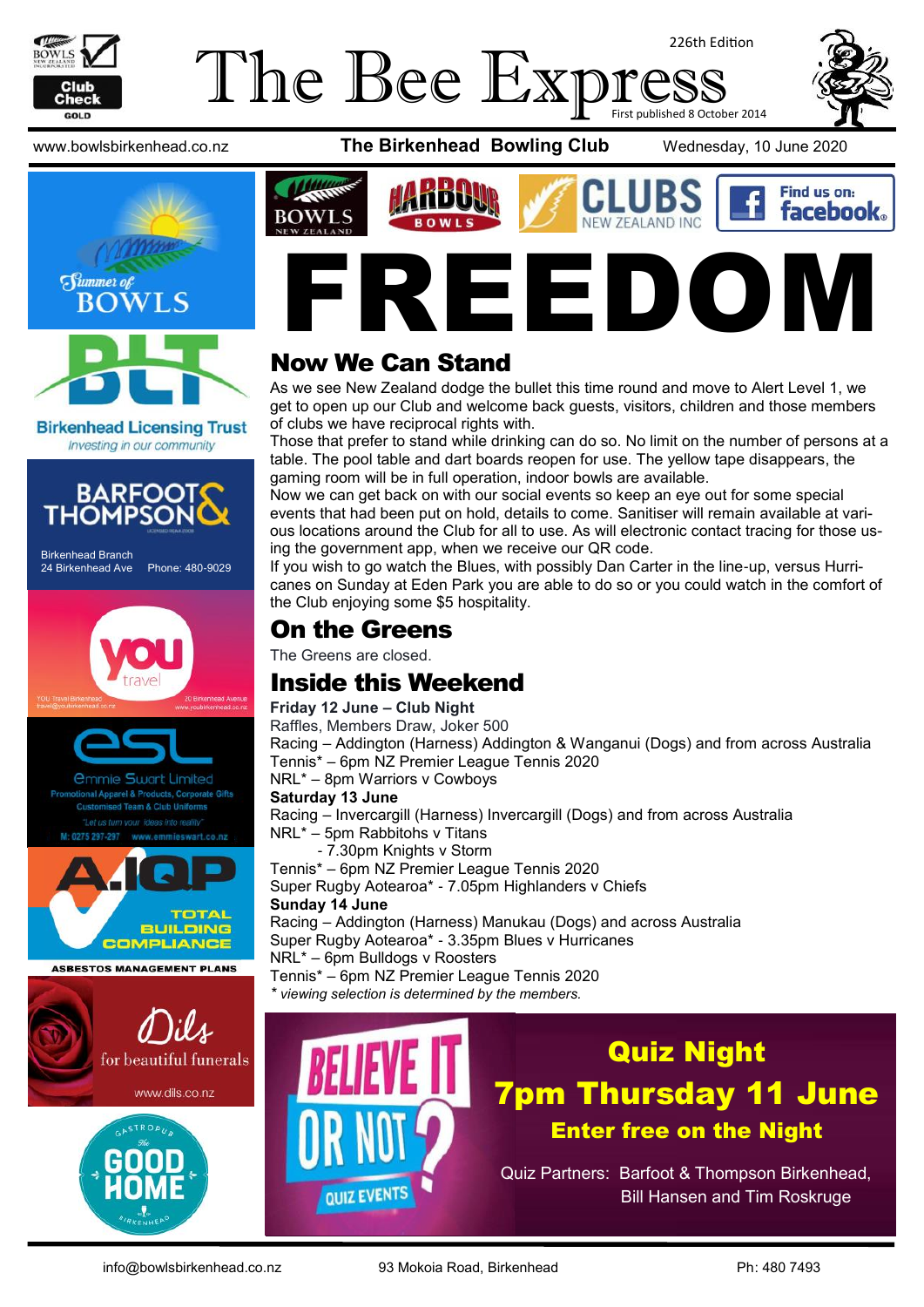www.bowlsbirkenhead.co.nz **The Birkenhead Bowling Club** Wednesday, 10 June 2020



**Birkenhead Licensing Trust** Investing in our community

## First Women President, Now Life Member

Emmie Swart joined the Club in 2008 under the then "Partnership membership" available at the time. Transferring to a full play member when that category of membership was opened up to women during the Presidency of the late Rod Mahon. That same year Swart become the first woman to serve on the Executive, in 2011 Secretary & Senior Vice President, 2012-2014 Vice President and then briefly in 2015 the first woman President. As the Constitution was changed Swart moved from President to become the first Chairperson of

the Birkenhead Bowling Club. A position held until 2017 when Swart stepped back from the Board of Management. The step back was only to last one year as she was co-opted back on in the position of Chairperson for the following three years guiding the Board. Swart didn't stand for the Board at AGM 2020, but with none of the elected Board eager to take on the role of Chairperson the Board again looked outside itself and as result has co-opted Swart on for another term in the Chairperson's position.

During Swart's time at the Club to date she co-founded the Good Home Birkenhead Women's Pairs, initially the Slipp Inn Birkenhead Women's Pairs, marquee event on the Club's calendar and show casing talent from around our region and afar.

Swart initially assisted Rod with the bowls shop when the shop started. She then took over the running from him for the next eight years. She has run all the corporates for the last six years raising much needed, additional funds over that period.

Been on the social committee and



Emmie Swart was made a Life Member at AGM 2020. The first women to granted this status in the Club.

at the forefront of organising such events as the Mermaids, The House Band, New Year's Eve Party with live thirteen piece band, Quiz Nights, Blues nights, 75thJubilee Black Tie Dinner and many more.

Obtaining her Bar Managers License to help the Club.

Instrumental in working towards and gaining for the Club in April 2015

BowlsNZ ClubCheck Gold Award (the first club in North Harbour to achieve the Gold Award). Was working towards gaining the Platinum Award, the ClubCheck Award scheme has now been put on hold by BowlsNZ.

Rejuvenated the Club's Opening Days into the occasion it should be, with New Zealand sporting quest speakers Mahe Drysdale, Rubin Wiki, Hamish Carter, Barbara Kendal, Peter Montgomery, Mark Greatbatch, America's Cup Chief Umpire Harold Bennett and New Zealand adventurer and Everest summiteer Mike Allsop.

Swart has been successful in raising in excess of \$700,000 in grant money for various projects benefiting the Club.

With two-thirds of the vote required, the maths was easy as the vote to grant Swart life membership was unanimous. Emotions got the better of Swart as she re-entered the meeting to a standing ovation, an award justly deserved for outstanding service to the Club.

# **Friday 12 June Members Draw \$185 & \$500 5-7pm & Joker 500 on sale from 4pm**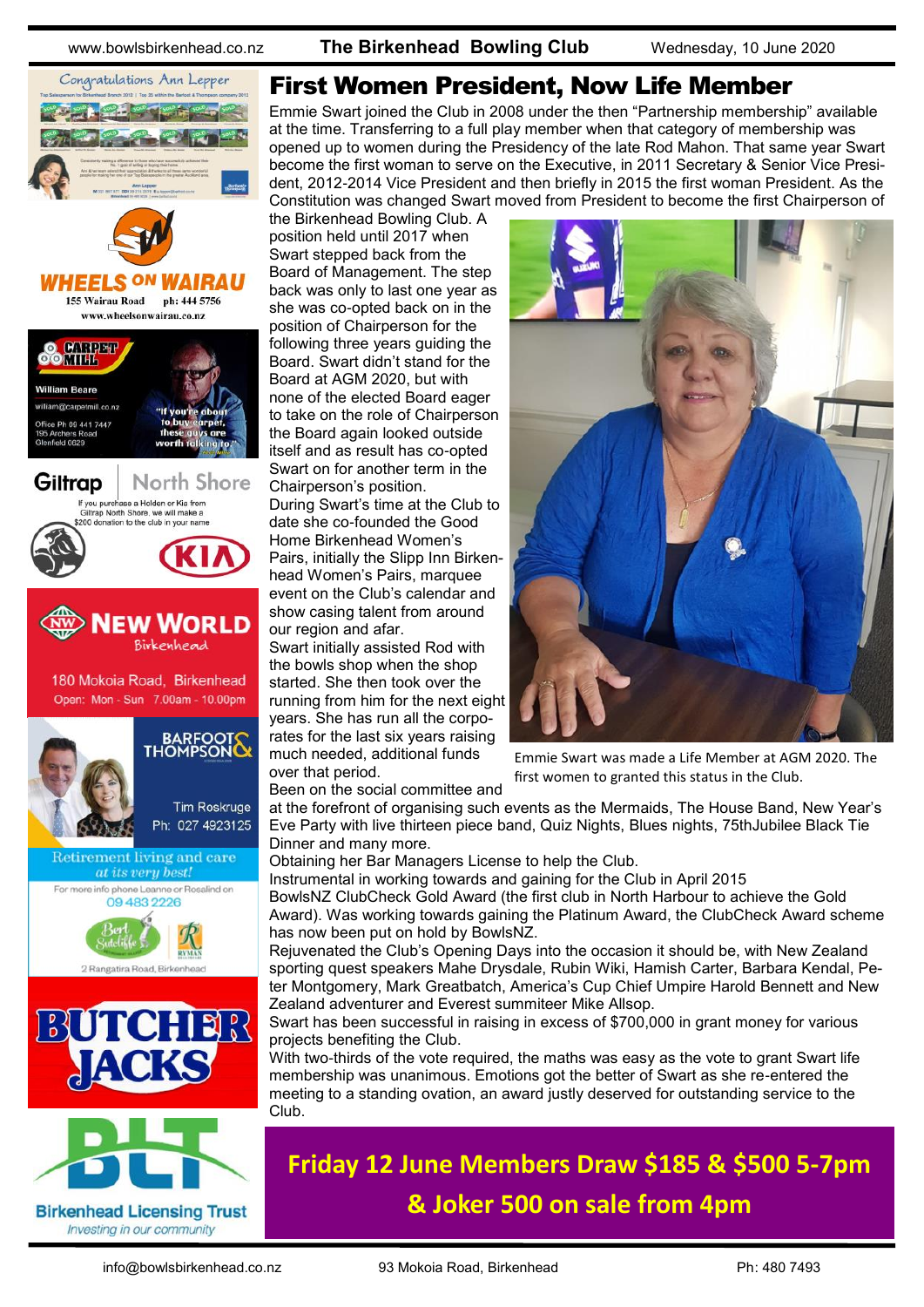

## Watkins, Winton...

Birkenhead's AGM 2020 was held last Sunday. Chairperson Emmie Swart and President John Croy both didn't stand.

Joseph Korkis and Randall Watkins went head to head for the President's position. Watkins came away with the vote and Korkis dropped into the Vice President's position. Standing unopposed, Terry Moverley returns for a seventh term as Secretary, while Elaine Utting QSM also returns for a second term in the position of Treasurer. Both Watkins and Korkis had their bases covered also applying for Board positions. Upon making President and Vice President respectively both withdrew their board applications leaving the five remaining applicants secured positions on the Board unopposed. Incumbents Keith Burgess, Jimmy Heath, Evan Thomas and Merv Garred all returning and making up the five was Tommy Winton making his return to the Board after a year off. The Board of Management has co-opted Emmie Swart back onto the Board and into the position of Chairperson, effective from the Board meeting held immediately after the AGM for a term until the closing of the AGM 2021. Swart was not looking at returning to the Board but the events of Covid-19 and at the request by the Board, Swart has agree to guide the Board for a further twelve months. Upon the announcement that Swart would return as Chairperson she did request members consider putting their names forward next year, as new blood is needed to keep the Board invigorated. **Let us introduce your Board of Management for 2020-21:**



**Emmie Swart Chairperson (co-opted)**

**Joseph Korkis Vice President**

**Elaine Utting QSM**

**Treasurer**

**Merv Garred Board Member**

**Evan Thomas Board Member**



**Randall Watkins President**



**Terry Moverley Secretary**

**Keith Burgess Board Member**

**Jimmy Heath Board Member**

**Tommy Winton Board Member**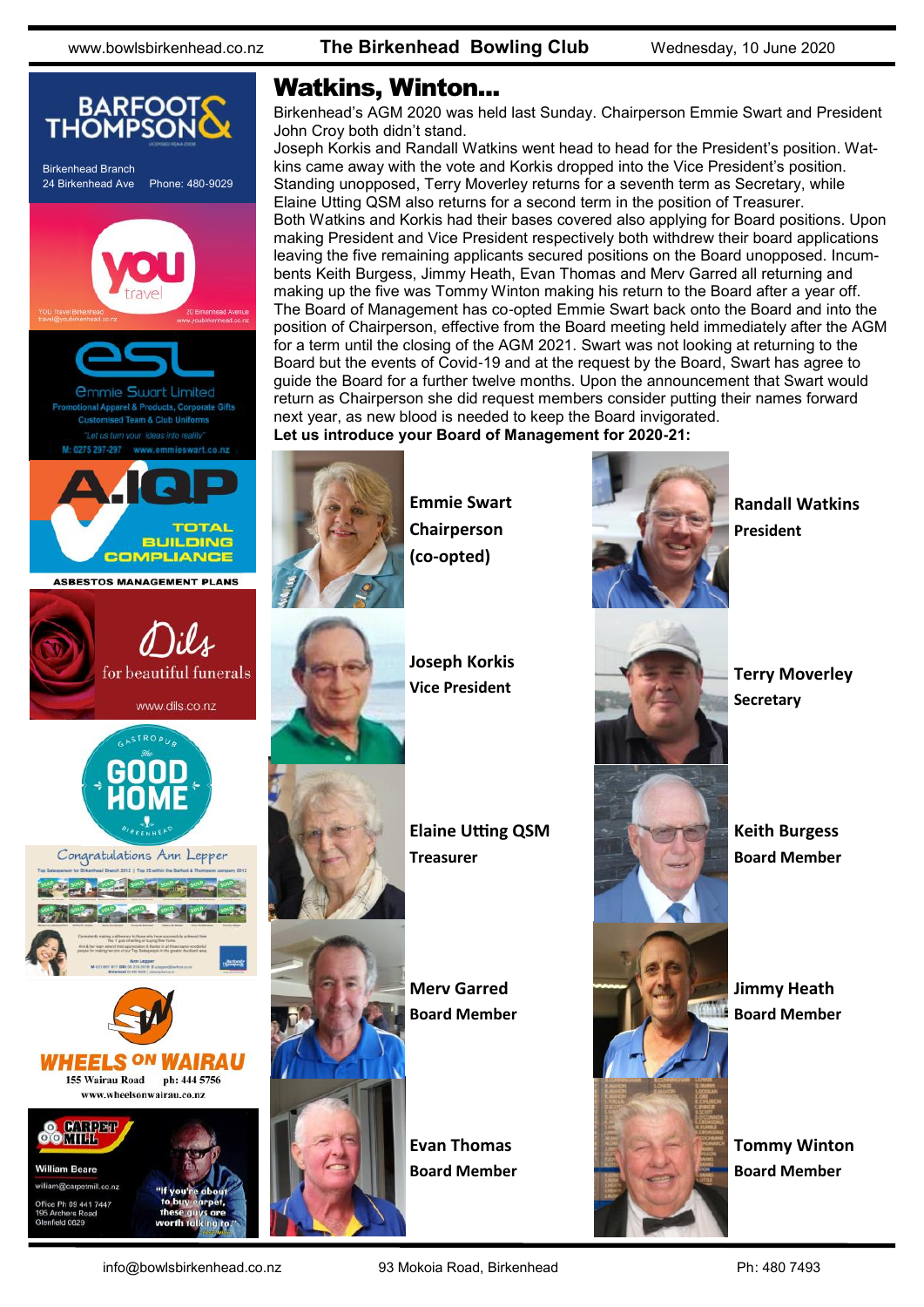Tim Roskruge Ph: 027 4923125

Retirement living and care at its very best! For more info phone Leanne or Rosalind on 09 483 2226

2 Rangatira Road, Birk

BUTCHER

ACKS

Giltrap



So that was the bad news, but there is some good news as of Tuesday we "Welcome Back Everyone" with \$5 Pints of tap beer, bottle beer, RTD's\*, glasses of wine and 200mL bottles of bubbles!. Come on in and enjoy a cold one at prices last seen a few years back. \* Excludes Long White Vodka range, Baileys & Guinness.

## Winter Coaching

Two options for this winter, Club coaching and Centre coaching, or you could do both.

**Club Coaching:** For those interested Birkenhead Club winter coaching will begin on Monday15th June at the Sunnybrae Bowling Club (on the artificial green) 2.30 to 4.30. Cost is \$5 per person for use of the green, cash only. Sunnybrae is situated next to the North Shore Events Centre, loads of car parking. If you are a new Bowler and don't have Bowls of your own yet. Please ring Keith (027 4824884). For those attending, if the weather looks at all doubtful ring Keith (027 4824884). **Bowls North Harbour Coaching:** This will be held on three Saturdays in August (15th, 22nd and 29th) at Orewa Bowling Club between 9-12 pm. This coaching is open to anyone. Please let Keith know if you intend attending BNH Coaching as the Centre have asked how many from our club are interested in attending. The cost will be \$5 per person per session. This will cover tea and any other costs.



Into Level one and our Members Draw will return this Friday 12 June 2020 with \$185 and \$500 cash up for grabs. The Members Draw is drawn Wednesdays between 5 - 6pm, and Fridays between 5 - 7pm. Draws jackpot up to \$500 cash. Members must be present at the draw to claim the cash prize (members have two minutes to make themselves known to the draw caller).

## Club QR Code

Our manual contact tracing register may have disappeared, but you will still be able to keep your contact tracing diary when we receive our QR code. We have been waiting since last Thursday for a QR poster to be generated by the Ministry of Health. When we receive it our QR code will be put up in various places to assist all.

## BNH Winter Cup

Winter Cup is scheduled for the 3rd, 10th 17th and 24th July. If you're available to play put your name on the white board in the Club or ring Evan (021 0575491) We are currently entering two men's teams and one women's team, but if there are enough players we can enter more. Cut off for names is Sunday 14 June.



# **TAB at Birkenhead Bowling Club.**

The Birkenhead Bowling Club is committed to promoting responsible gambling.

Keith demonstrating the bias side of the bowl.

Birkenhead Branch

HOMP

24 Birkenhead Ave Phone: 480-9029

mmie Swart Limited

rel & Products, Cornorate Gif d Team & Club Hn 0275 297-297 www.emmieswart.co.na

**BARFOO** 

**Birkenhead Licensing Trust** Investing in our community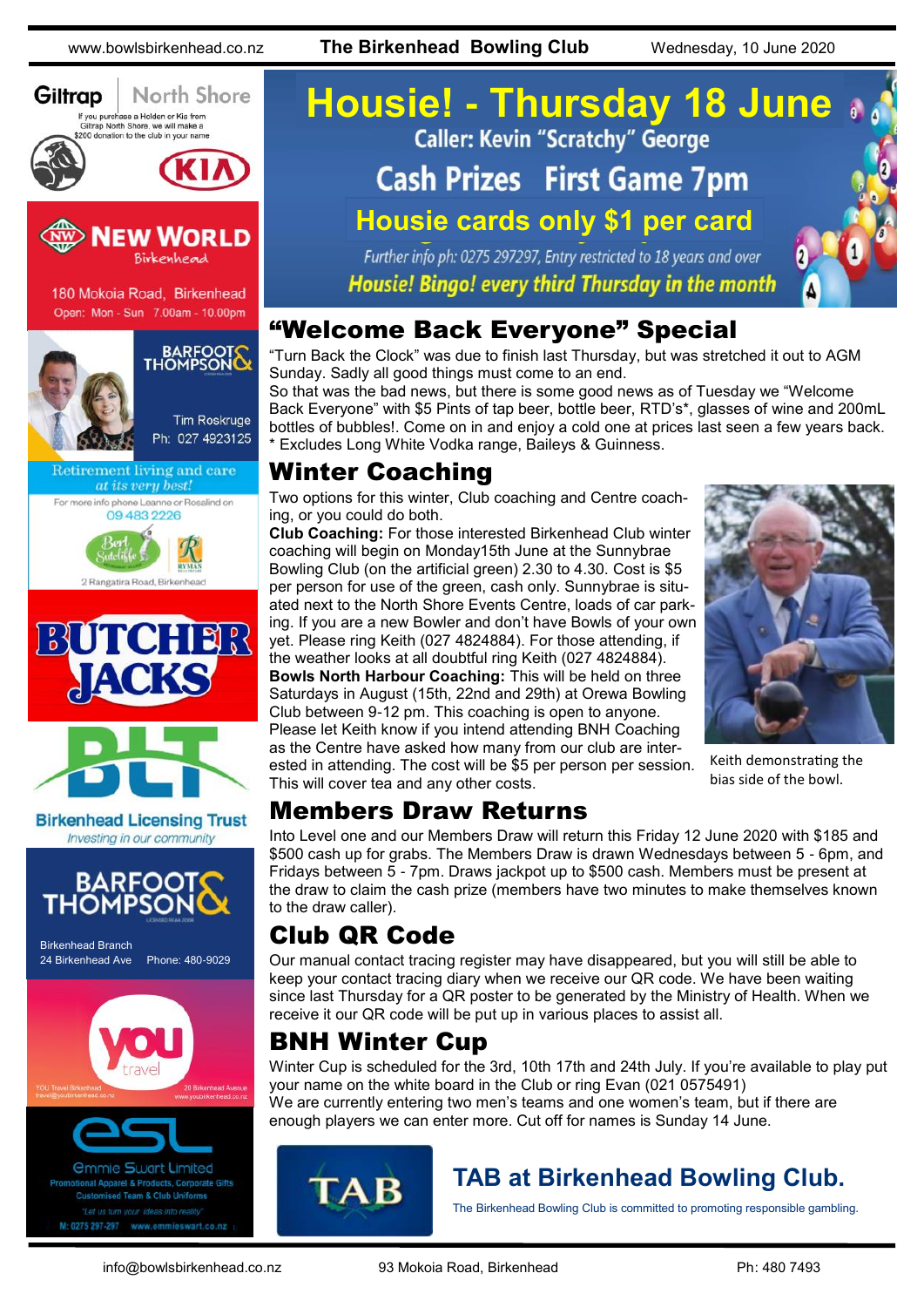

Birkenhead Branch









## **Club Night - Every Friday**

**Open from 2.30pm**

**Raffles, Members Draw, Joker 500 and more**

## We Need You

The AGM maybe over but there are still positions on the various committees to be filled. Expressions of Interest for committees may still be made. Print your name and sign it on the board in the Club entrance or speak to a Board Member.

## For the Records

Have you changed address, phone number or email during the past year? Have you notified the Club Secretary in writing? Are your details incorrect in the Club hand book? Here is your opportunity to tidy it all up. Fill in a yellow "Change of Details" form available at the Club with your correct details and hand it to the Club Secretary or to the bar. Your details will be updated and you won't miss anymore of the Club's communications.

## Alert Level 1

Jacinda Ardern's 10 golden rules of alert level 1

- If you're sick, stay home
- If you have cold or flu symptoms, call your doctor or Healthline and get tested
- Wash your hands, wash your hands, wash your hands
- Sneeze or cough into your elbow, and disinfect shared surfaces
- Self-isolate immediately if told so by authorities
- If you have underlying conditions, talk with your GP about precautions
- Keep track of where you've been to help with contact tracing
- Businesses should help by displaying the Ministry of Health QR code
- Stay vigilant be ready to step up alert levels if needed
- Be kind to others and to yourself



<u>ra selection is determined by the members.</u>